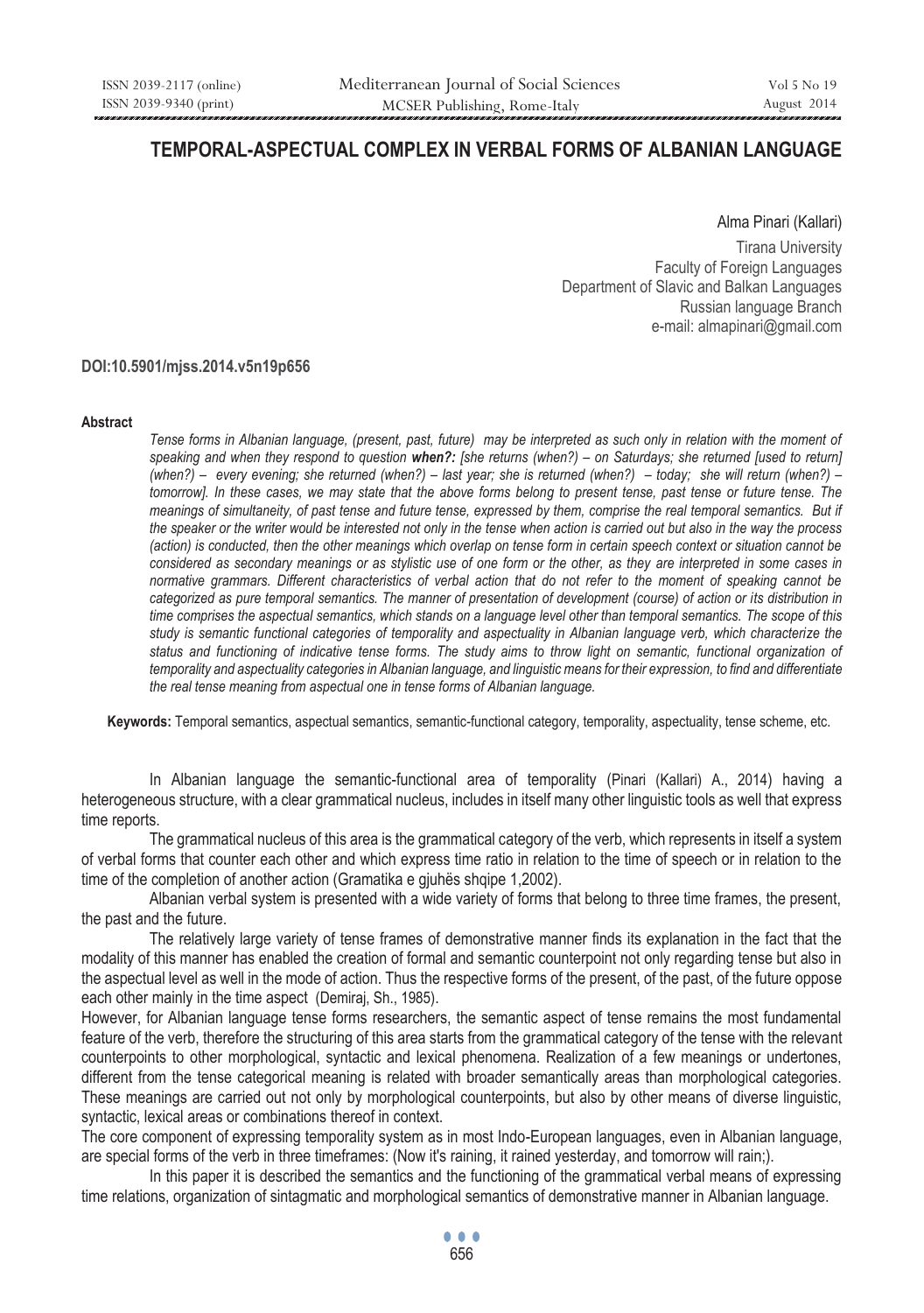| ISSN 2039-2117 (online) | Mediterranean Journal of Social Sciences | Vol 5 No 19 |
|-------------------------|------------------------------------------|-------------|
| ISSN 2039-9340 (print)  | MCSER Publishing, Rome-Italy             | August 2014 |

The plan to present carries out the categorical meaning of action simultaneity with the reference point (the time of speech). Present tense of demonstrative manner in the Albanian language verbal system consists of synthetic forms such as 'run' (he runs fast) and two types of analytical forms such as ' I'm running' (He is running towards us).

The difference between variants of the present tense (run /I'm running) is the semantic counterpoint of current action/non- current action (Pinari (Kallari), A., 2013). Such an interpretation justifies the linguists' conclusion that counterpoints in demonstrative manner tense forms serve to indicate not only the timing of an action, but the manner of the operation development and its actualization as well (Agalliu F.,1968).

The semantic potential of the synthetic form of the present tense regarding the paradigmatic viewpoint consists of the action decrease semantic (situation) with the moment of speech and the abstract action semantic (generalized), while in the plains of sintagmatic the action decrease is in a non concrete time of speech (generalized).

F.e: Every weekend we climb up to the Dajti mountain. The good weather can be noticed in the morning. He says the last word first. The mountains shake but do not fall. Children go to school every morning. This girl always recites nice. The granddaughter returns to her hometown every year.

The semantic potential of analytic forms, along with the action decrease in the time of speech, includes the features of the current action, localized in time, which is realized at the time of the speech, but in some uses it may not be confined within its bounds. Such a meaning of the analytic present tense is a combination of semantic features "concrete action", "action localized in time" with the feature " current action at the time of speech," thus which takes place at the speaker's time of speech lecture speakers, regardless of how long it lasts.

- What are you doing here alone? - I'm whirling aimlessly around the room, because I'm not sleepy.

At the synthetic present tense there is the features combination of "abstract action (non-concrete)", "nonlocalized timely action" with the feature of "non-current action at the time of speech." The above features, as content elements of present tense forms, are verified not only in the field of language as evidence of its structural organization, but also in the context where all components intersect and interact with other components of semantic categories. It is this combination of the above-mentioned semantic features complexes linguistic interpretation and their categorization.

Various efforts are made regarding the present tense of Albanian language (but also for other tenses of the demonstrative manner) to separate the timing meaning from similar other meanings, which different researchers have treated them in a imperfektiv or imperfect aspect or perfect or perfektiv aspect (Demiraj Sh., 1985 & Riza., S. 1994 & Dhrimo, A. 1996). Such an interpretation does not seem plausible:

From the abovementioned authors, as well from other, different features of verbal action as an ongoing action, action that lasts, repeated action etc., are unified by the notion of "aspect". But none of the abovementioned semantics is not part of grammar in Albanian language, thus these features should be classified as aspectual meanings belonging to verbal action modes (aktionsart), but not as genuine aspectual meanings.

The past plan is used for the expression of a fact (event, situation), which occurs before the time of speech.

More rich in grammatical forms is the past tense (Demiraj Sh.,1985), with its subdivision past simple, present perfect, past perfect and other past tenses (me se e kryer, e kryer e tejshkuar). The three first, the so-called absolute time of the past, express pre-timing in relation to the time of speech and hence oppose each other in aspectual area (Gramatika e gjuhës shqipe 1, 2002). While the last two the so-called relative tenses of the past, that express pre-timing in relation to a particular moment of the past, do not have a clear semantic distinction between them. The semantic of the past tense is the semantic of precedence of the time of speech, which comes out in counterpoint with the present.

With aspectual meanings or connotations is generally understood the opposition perfektiv aspect/imperfektiv aspect.

In his fundamental work "Historical Grammar of the Albanian Language", prof. Sh. Demiraj regarding the opposition of present perfect / past simple distinguishes pure aspectual meaning (Demiraj, Sh., 1985). The past simple, according to the author, "aims to highlight the completion of the action at a particular moment of the past, thus it is characterized in perfektiv aspect", whereas the present perfect "presents the action in progress at a certain moment the past "(Demiraj, Sh., 1985), ie it is characterized by imperfektiv aspect". As for the counterpoint of the other past tenses the same author expresses that "it is less accessible and, therefore, more difficult to explain." Both these tenses present the action as completed before the time of speech, but if the verbal action expressed with past simple is not related to the time of speech, the action expressed by past perfect , because the consequences, does not cut ties with it. The author concludes that "past perfect is characterized by a synthesis of conduct aspect (completed action) and the imperfect aspect (the obtained state as a result of incomplete action)." At the aspect of mixed meaning, prof. Demiraj sees the difference between the past perfect and the other two forms of the past, past simple and present perfect.

Even other linguists that have dealt with verbal forms of the past, such as A. Dodi, F. Agalliu etc. (Dodi, A., 1968/1 & Dodi, A., 1968/2) rightly conclude that the difference between the forms of the past time is not time, because all they show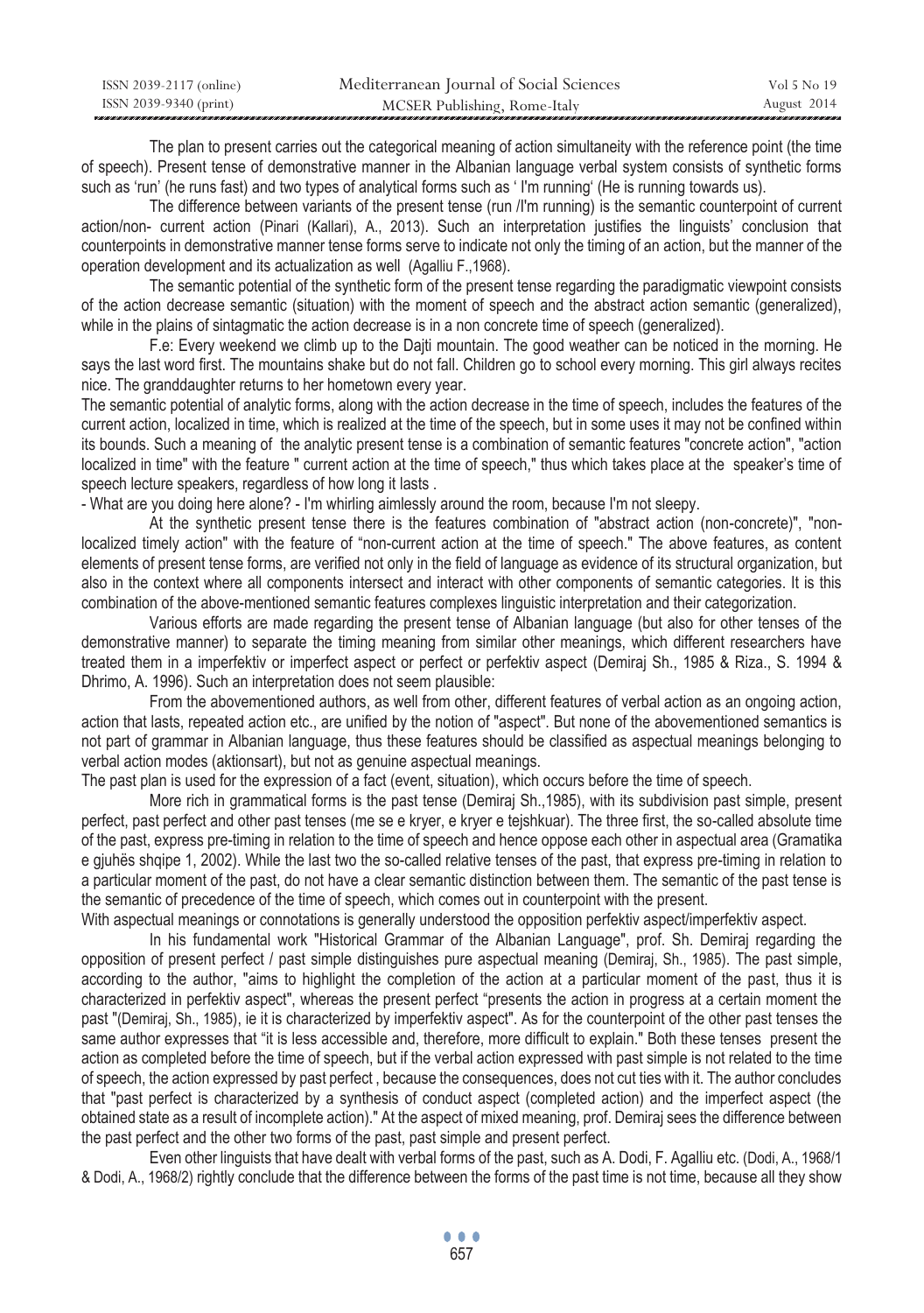| ISSN 2039-2117 (online) | Mediterranean Journal of Social Sciences | Vol 5 No 19 |
|-------------------------|------------------------------------------|-------------|
| ISSN 2039-9340 (print)  | MCSER Publishing, Rome-Italy             | August 2014 |

pre-timing regarding the time of speech. And according to them it is the aspectual component that enables the distinction of these forms from each other.

Putting at the core of the opposition past simple / present perfect the meaning of finished / unfinished action as aspectual basic nature of understanding, using the same aspectual terminology (perfektiv aspect, imperfektiv aspect), in a way parallels are drawn between the content of this confrontation and opposition perfektiv aspect / imperfektiv aspect as in

## Slavic languages (Sasllov, J.S. 2004 & Bondarko, A.V. 1975 & Nils  $\Omega$ . Thelin, 1980 &Comrie, B.,1976).

Countering the past simple / present perfect can only be justified for the feature completed action / ongoing action and only for that group of verbs that express proper action conclusion. This opposition remains partial, incomprehensive. So, this counterpoint excludes other uses such as the meaning of the repetition of the action in the past, the meaning of the ordinary action etc.. Countering is isolated from cases that were discussed above, when the Albanian language past simple expresses not only unfinished action, but finished action as well (he call us every evening at home; She sent several messages a day).

From this point of view we think that for Albanian language would be more fair to be talked not about perfektiv aspect/ imperfektiv aspect, but about aspectual meanings by which we understand the features of continuity, duration, intensity, completion, repetition of action, etc., that are carried out in time forms conjunction with the vocabulary and context. Implementation of the above meanings or nuances, different from categorical meaning of time, is related to semantic aspectual area, thus in the manner of the course of action in time (Bondarko A.V. 1987). Obviously, different meanings or nuances that are derived from the interaction of the grammatical form, or context of a particular lexical class should be taken into account, but that does not mean that they should affect the grammatical form. It should be better differentiated the meaning of the form itself from other meanings realized in different contexts.

Regarding the forms of the past simple, they encourage the interlocutor (the reader) to think about a situation that has happened before the time of speech. In this sense the past simple involves clear time semantics. This composed form expresses " the value" that has the past action to the present and different from the present perfect, this form represents the fact that it is imposed as a given fact without any mediation of something else, without any particular characteristic of the fact the announced. Such a distinction is confirmed by the ability these forms have to be combined with time particles. Usually past simple is used together with lexical indicators such as yesterday, last year, in 1980 etc., which express specific time of action completion. These indicators are not characteristic forms of present perfect. Present perfect usually is used with indicators such as rarely, often, several times etc.

During the interpretation of the Albanian language past simple we forget for a moment that it is called perfect not in the time aspect (as present perfect and past perfect it is a past tense), but for its ties with the present through the consequences or outcome action. It is this feature that forms what we call perfector meaning of the past, different from the imperfector and aoristic meaning.

Even in relation to present perfect and past simple, the past simple does not form aspectual opposition. For illustration we bring a situation where we find the pre-timing used forms of the imperfect and the demonstrative manner. F.e: cameraman had filmed scenes of violence that appeared continuously before them.

In this sentence with two predicative unit it is present the opposition of past simple / present perfect (they filmed / appearing). This opposition can not be taken as aspectual opposition (perfektiv aspect / imperfektiv aspect) to the fact that the sentence functions in the context of the present morphological abstract, which entails a temporal meaning of the past simple. Verbal forms of the past simple (they filmed) realizes the meaning of perfect, while the imperfect form (appearing) shows an action with some acts (recurring), which precedes the time of speech and not connected with it. Even second predicative unit of this sentence (appearing) is characterized by aoristic meaning. Each of the scenes shown separately constitutes an act completed in the past. Both forms of the above tense realize the categorical meaning of pre-timing: forms of past simle (they filmed) realizes it in relation to the morphological context of the present abstract, while the imperfect form (appearing) - in relation to past simple.

Depending on the lexicon and grammatical features of verbs and the forms of imperfect context, the past simple, the present perfect and past perfect, besides the meaning of pre-timing in relation to the time of the speech, during their completion, have the ability to modify their meanings, and to express meanings such as: concrete action/action abstract (generalized); separate action / repeated action; completed action/action process (ongoing); Current action / noncurrent action; characterized by the extension action/its non extension etc.

All these features of verbal action in the past tense are aspectual components, which in relation to the temporal component of the past can be called secondary, irrelevant.

By perceiving the past simple, the present perfect and the past perfect as specific tenses of the past we leave out the attention the perfector meaning, aoristic or imperfector meaning and replace them with meanings of the past simple,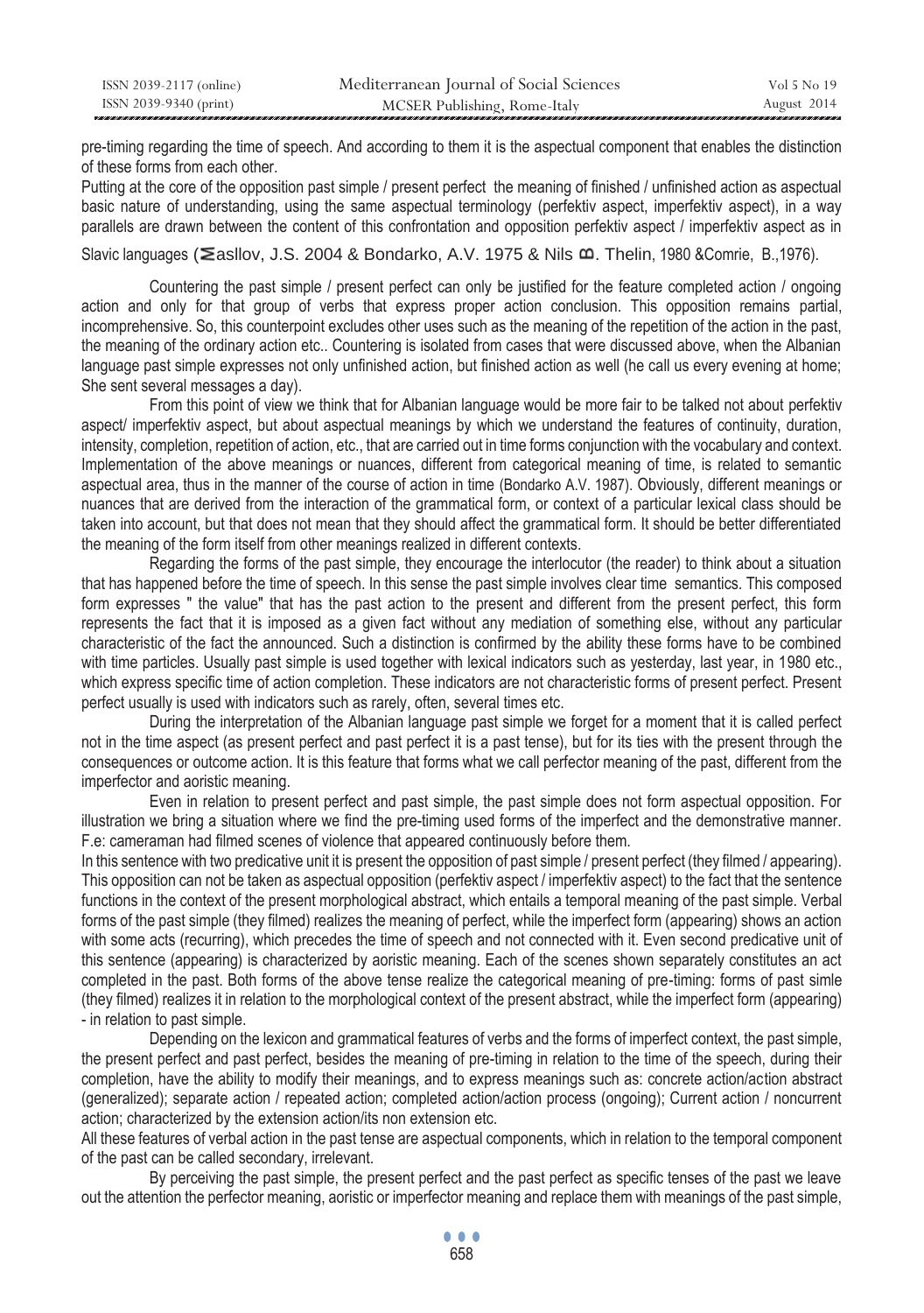| ISSN 2039-2117 (online) | Mediterranean Journal of Social Sciences | Vol 5 No 19 |
|-------------------------|------------------------------------------|-------------|
| ISSN 2039-9340 (print)  | MCSER Publishing, Rome-Italy             | August 2014 |

present perfect and past perfect aspect, the aspect of mixed. To avoid this confusion of semantically different levels of language we would like to use the terms imperfector past, aoristic past, perfector past (Pinari (Kallari) A. 2014).

Citing in each subdivision the last term we note:

first, the temporal meaning of pre-timing, which is the only feature that is resistant to all three subdivisions of the past; **second,** the last term imperfector we mean a) that the instant precedes the time of speech , b) it has cut ties with the present and c) that can be localized or not in a given moment of the past;

**third**, the last term aoristic we consider an action a) that precedes the time of speech, b) that has cut ties with the present and c) in any event localized in a moment of the past;

finally, the last term perfector is understood as an action a) preceding the time of speech and b) that maintains links with the present.

Plan of the future: accurate description of future time appears difficult. Its semantics is to some extent conditioned by the hypothetical character of the future action and the modal connotations associated with the forms of this tense. The attempt to separate the "pure" future tense from the "modal" future remains subjective, unless there is precise criteria for such a division.

In the Albanian language subdivisions of the future plans, the future, the future of the past and other future tenses are independent forms, which in relation to the reference point have inherent differences in semantics between them. Regarding the time of the speech time relationship post-timing express only the forms such as will run (the real future) and I would ran (other future form). Two other forms will be running (past and future) and I ran (other future tense) are not related to the time of the speech. They express counter reports compared to the relative times of the past, and therefore are treated as forms of pre-timing or post-timing relationships of the event with the time of the next event (Pinari (Kallari) A. 2014).

The semantically contents of the proper future tense (to run) is characterized by a temporal feature of posttiming related to the time of the speech, which constitutes the dominant of this content. The post-timing temporal feature distinguishes the future time, the present and the past time.

Regarding other meanings of the future realized during its function (use), of its localization to the feature action limit, they coincide with aspectual meaning of the imperfector past or the aoristic past.

Besides any brief ascertainment (Riza, S. 1994), our linguistics so far did not find any special study for the aspectual semantics of the future forms.

We think that during the function of the future, in certain contextual circumstances, tense forms are overlapped by some other meanings that constitute its aspectual semantics.

Like the present perfect, the future forms may indicate:

- concrete separated actions;
- repeated actions;
- generalized actions .

But unlike the past said that expresses the ongoing action, the meaning of the ongoing action in the future tense in many cases is either missing, or is vague.

For example. Then I will take the silence of the ancient stairs and will descend slowly to the ground. (I. Kadare, Monster)}.

\*\*\*

It should be noted that in most cases, the realization of the many meanings of time, along with verbal forms, contextual element is used as well, and in most cases it is necessary. Therefore in the Albanian language, it would be better if we talk about the complex temporal-aspectual tools, which are linked by the function. These are the necessary elements to identify especially during the translation in various Languages where it is noticed a broad overview of the contextual elements, especially for languages that have verbal aspect, as in the case of Slavic languages, where a verbal form also carries another meaning that deals with the time for the interior. Only in this way it will become possible the delivery of these meanings from one language to another. However this is a question as fragile as it is broad, which will continue to be the subject of numerous studies in the future as well.

## **References**

Pinari (Kallari) A. (2014) "Linguistic categorization of temporal tenses in the Albanian language compared to the Russian language". PhD work, Tirana, P. 100-101, 143-145.

Grammar of the Albanian Language 1 (2002), Academy of Sciences of Albania, Institute of Linguistics and Literature, Tirana, P.30, 274.